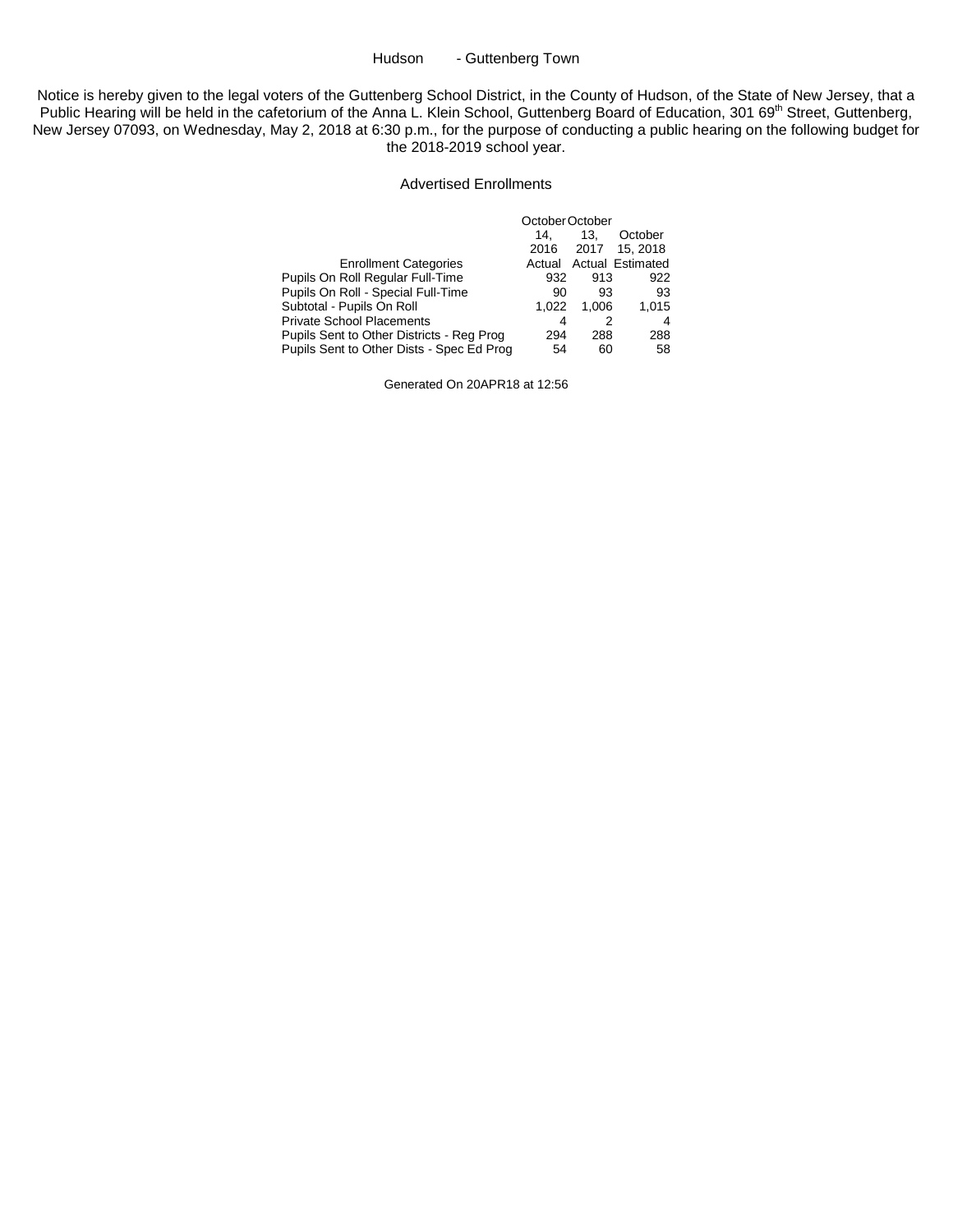## Hudson - Guttenberg Town Advertised Revenues

| <b>Budget Category</b><br><b>Operating Budget:</b><br>Revenues from Local Sources: | Account      |              |            | 2016-17 Actual 2017-18 Revised 2018-19 Proposed |
|------------------------------------------------------------------------------------|--------------|--------------|------------|-------------------------------------------------|
| Local Tax Levy                                                                     | 10-1210      | 11,099,825   | 11,099,825 | 11,321,822                                      |
| <b>Unrestricted Miscellaneous Revenues</b>                                         | $10-1XXX$    | 40,555       | 0          | 0                                               |
| Subtotal - Revenues From Local Sources                                             |              | 11,140,380   | 11,099,825 | 11,321,822                                      |
| <b>Revenues from State Sources:</b>                                                |              |              |            |                                                 |
| Categorical Transportation Aid                                                     | 10-3121      | 9,175        | 9,175      | 60,778                                          |
| Extraordinary Aid                                                                  | 10-3131      | 70,006       | 0          | 0                                               |
| Categorical Special Education Aid                                                  | 10-3132      | 818,664      | 818,664    | 1,104,198                                       |
| <b>Equalization Aid</b>                                                            | 10-3176      | 3,617,650    | 4,305,613  | 4,305,613                                       |
| <b>Categorical Security Aid</b>                                                    | 10-3177      | 211,317      | 211,317    | 603,184                                         |
| <b>Under Adequacy Aid</b>                                                          | 10-3180      | 400,877      | 400,877    | 0                                               |
| Parcc Readiness Aid                                                                | 10-3181      | 12,860       | 12,860     | $\mathbf 0$                                     |
| Per Pupil Growth Aid                                                               | 10-3182      | 12,860       | 12,860     | 0                                               |
| Professional Learning Community Aid                                                | 10-3183      | 12,870       | 12,870     | 0                                               |
| <b>Host District Support Aid</b>                                                   | 10-3184      | 310          | 310        | $\Omega$                                        |
| Subtotal - Revenues From State Sources                                             |              | 5,166,589    | 5,784,546  | 6,073,773                                       |
| <b>Revenues from Federal Sources:</b>                                              |              |              |            |                                                 |
| <b>Medicaid Reimbursement</b>                                                      | 10-4200      | 17,385       | 23,423     | 20,495                                          |
| Subtotal - Revenues From Federal Sources                                           |              | 17,385       | 23,423     | 20,495                                          |
| Budgeted Fund Balance - Operating Budget 10-303                                    |              | 1,541,417    | 1,903,126  | 1,472,075                                       |
| <b>Adjustment For Prior Year Encumbrances</b>                                      |              | 0            | 4,344      | 0                                               |
| Actual Revenues (Over)/Under Expenditures                                          |              | $-1,476,089$ | 0          | $\Omega$                                        |
| <b>Total Operating Budget</b>                                                      |              | 16,389,682   | 18,815,264 | 18,888,165                                      |
| <b>Grants and Entitlements:</b>                                                    |              |              |            |                                                 |
| <b>Revenues from State Sources:</b>                                                |              |              |            |                                                 |
| Preschool Education Aid - Pr Yr Carryover                                          | 20-3218      | 0            | 37,738     | 37,738                                          |
| <b>Preschool Education Aid</b>                                                     | 20-3218      | 158,661      | 149,328    | 161,058                                         |
| <b>Total Revenues From State Sources</b>                                           |              | 158,661      | 187,066    | 198,796                                         |
| <b>Revenues from Federal Sources:</b>                                              |              |              |            |                                                 |
| Title I                                                                            | 20-4411-4416 | 700,235      | 224,563    | 179,650                                         |
| Title II                                                                           | 20-4451-4455 | 56,624       | 21,506     | 17,205                                          |
| Title III                                                                          | 20-4491-4494 | 44,212       | 11,014     | 8,812                                           |
| I.D.E.A. Part B (Handicapped)                                                      | 20-4420-4429 | 246,426      | 84,220     | 67,376                                          |
| <b>Total Revenues From Federal Sources</b>                                         |              | 1,047,497    | 341,303    | 273,043                                         |
| <b>Total Grants And Entitlements</b>                                               |              | 1,206,158    | 528,369    | 471,839                                         |
| <b>Total Revenues/Sources</b>                                                      |              | 17,595,840   | 19,343,633 | 19,360,004                                      |
| <b>Total Revenues/Sources Net of Transfers</b>                                     |              | 17,595,840   | 19,343,633 | 19,360,004                                      |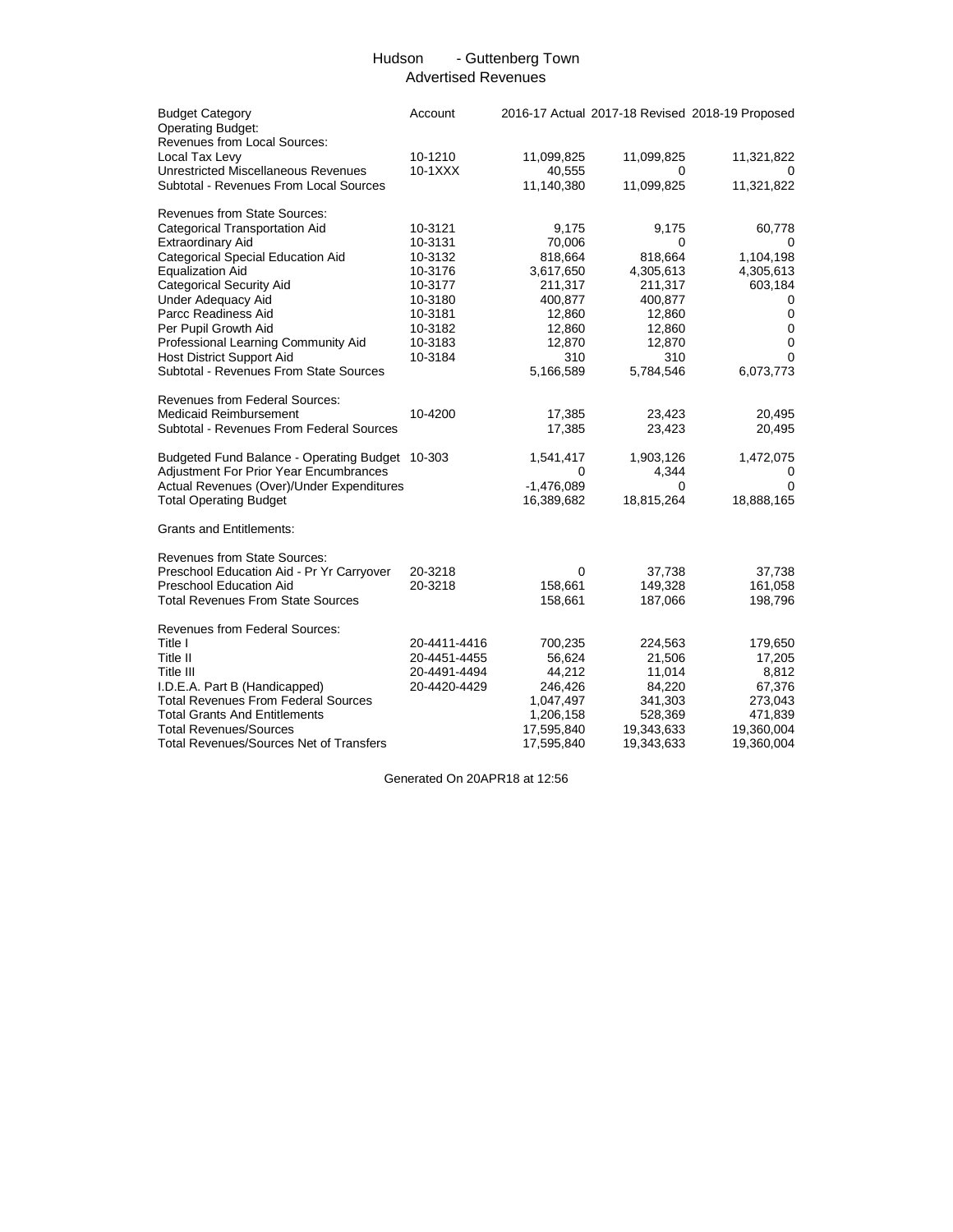# Hudson - Guttenberg Town Advertised Appropriations

| <b>Budget Category</b>                             | Account        |            |            | 2016-17 Actual 2017-18 Revised 2018-19 Proposed |
|----------------------------------------------------|----------------|------------|------------|-------------------------------------------------|
| <b>General Current Expense:</b><br>Instruction:    |                |            |            |                                                 |
| Regular Programs - Instruction                     | 11-1XX-100-XXX | 3,165,883  | 3,474,928  | 3,435,653                                       |
| Special Education - Instruction                    | 11-2XX-100-XXX | 609,178    | 702,014    | 718,107                                         |
| Basic Skills/Remedial - Instruction                | 11-230-100-XXX | 400,366    | 416,244    | 391,564                                         |
| <b>Bilingual Education - Instruction</b>           | 11-240-100-XXX | 494,455    | 424,321    | 475,611                                         |
| School-Spon. Co/Extra Curr. Actvts. - Inst         | 11-401-100-XXX | 61,530     | 55,000     | 61,000                                          |
| School-Sponsored Athletics - Instruction           | 11-402-100-XXX | 11,648     | 15,000     | 15,000                                          |
| <b>Support Services:</b>                           |                |            |            |                                                 |
| Undistributed Expenditures - Instruction (Tuition) | 11-000-100-XXX | 5,339,656  | 6,193,784  | 6,752,214                                       |
| Undist. Expenditures - Health Services             | 11-000-213-XXX | 138,261    | 150,895    | 154,836                                         |
| Undist. Expend.-Speech, OT, PT And Related Svcs    | 11-000-216-XXX | 477,769    | 536,217    | 515,003                                         |
| Undist. Expenditures - Guidance                    | 11-000-218-XXX | 212,899    | 206,620    | 209,184                                         |
| Undist. Expenditures - Child Study Teams           | 11-000-219-XXX | 509,572    | 492,572    | 512,443                                         |
| Undist. Expend.-Improv. Of Inst. Serv.             | 11-000-221-XXX | 56,926     | 122,190    | 80,000                                          |
| Undist. Expend.-Instr. Staff Training Serv.        | 11-000-223-XXX | 374,071    | 333,659    | 333,704                                         |
| Undist. Expend.-Support Serv.-Gen. Admin.          | 11-000-230-XXX | 397,447    | 541,236    | 489,647                                         |
| Undist. Expend.-Support Serv.-School Admin.        | 11-000-240-XXX | 207,147    | 221,549    | 227,098                                         |
| Undist. Expend. - Central Services                 | 11-000-251-XXX | 324,938    | 306,176    | 318,096                                         |
| Undist. Expend. - Admin. Info Technology           | 11-000-252-XXX | 122,564    | 147,515    | 122,805                                         |
| Undist. Expend.-Oper. And Maint. Of Plant Serv.    | 11-000-26X-XXX | 737,549    | 1,045,344  | 1,125,731                                       |
| Undist. Expend.-Student Transportation Serv.       | 11-000-270-XXX | 225,753    | 255,000    | 255,000                                         |
| Personal Services - Employee Benefits              | 11-XXX-XXX-2XX | 2,399,783  | 2,472,460  | 2,621,819                                       |
| <b>Total Undistributed Expenditures</b>            |                | 11,524,335 | 13,025,217 | 13,717,580                                      |
| <b>Total General Current Expense</b>               |                | 16,267,395 | 18,112,724 | 18,814,515                                      |
| Capital Expenditures:                              |                |            |            |                                                 |
| Equipment                                          | 12-XXX-XXX-730 | 50,113     | 100,391    | 9,500                                           |
| Facilities Acquisition And Const. Serv.            | 12-000-400-XXX | 72,174     | 524,165    |                                                 |
| <b>Total Capital Outlay</b>                        |                | 122,287    | 624,556    | 9,500                                           |
| <b>Transfer Of Funds To Charter Schools</b>        | 10-000-100-56X | 0          | 77,984     | 64,150                                          |
| <b>General Fund Grand Total</b>                    |                | 16,389,682 | 18,815,264 | 18,888,165                                      |
| Special Grants and Entitlements:                   |                |            |            |                                                 |
| Preschool Education Aid:                           |                |            |            |                                                 |
| <b>PEA</b> Instruction                             | 20-218-100-XXX | 95,157     | 116,757    | 127,743                                         |
| <b>Support Services</b>                            | 20-218-200-XXX | 63,504     | 70,309     | 71,053                                          |
| <b>Total Preschool Education Aid</b>               | 20-218-XXX-XXX | 158,661    | 187,066    | 198,796                                         |
| <b>Total State Projects</b>                        | 20-XXX-XXX-XXX | 158,661    | 187,066    | 198,796                                         |
| Federal Projects:                                  |                |            |            |                                                 |
| Title I                                            | 20-XXX-XXX-XXX | 700,235    | 224,563    | 179,650                                         |
| Title II                                           | 20-XXX-XXX-XXX | 56,624     | 21,506     | 17,205                                          |
| Title III                                          | 20-XXX-XXX-XXX | 44,212     | 11,014     | 8,812                                           |
| I.D.E.A. Part B (Handicapped)                      | 20-XXX-XXX-XXX | 246,426    | 84,220     | 67,376                                          |
| <b>Total Federal Projects</b>                      | 20-XXX-XXX-XXX | 1,047,497  | 341,303    | 273,043                                         |
| <b>Total Special Revenue Funds</b>                 |                | 1,206,158  | 528,369    | 471,839                                         |
| <b>Total Expenditures/Appropriations</b>           |                | 17,595,840 | 19,343,633 | 19,360,004                                      |
| <b>Total Expenditures Net of Transfers</b>         |                | 17,595,840 | 19,343,633 | 19,360,004                                      |
|                                                    |                |            |            |                                                 |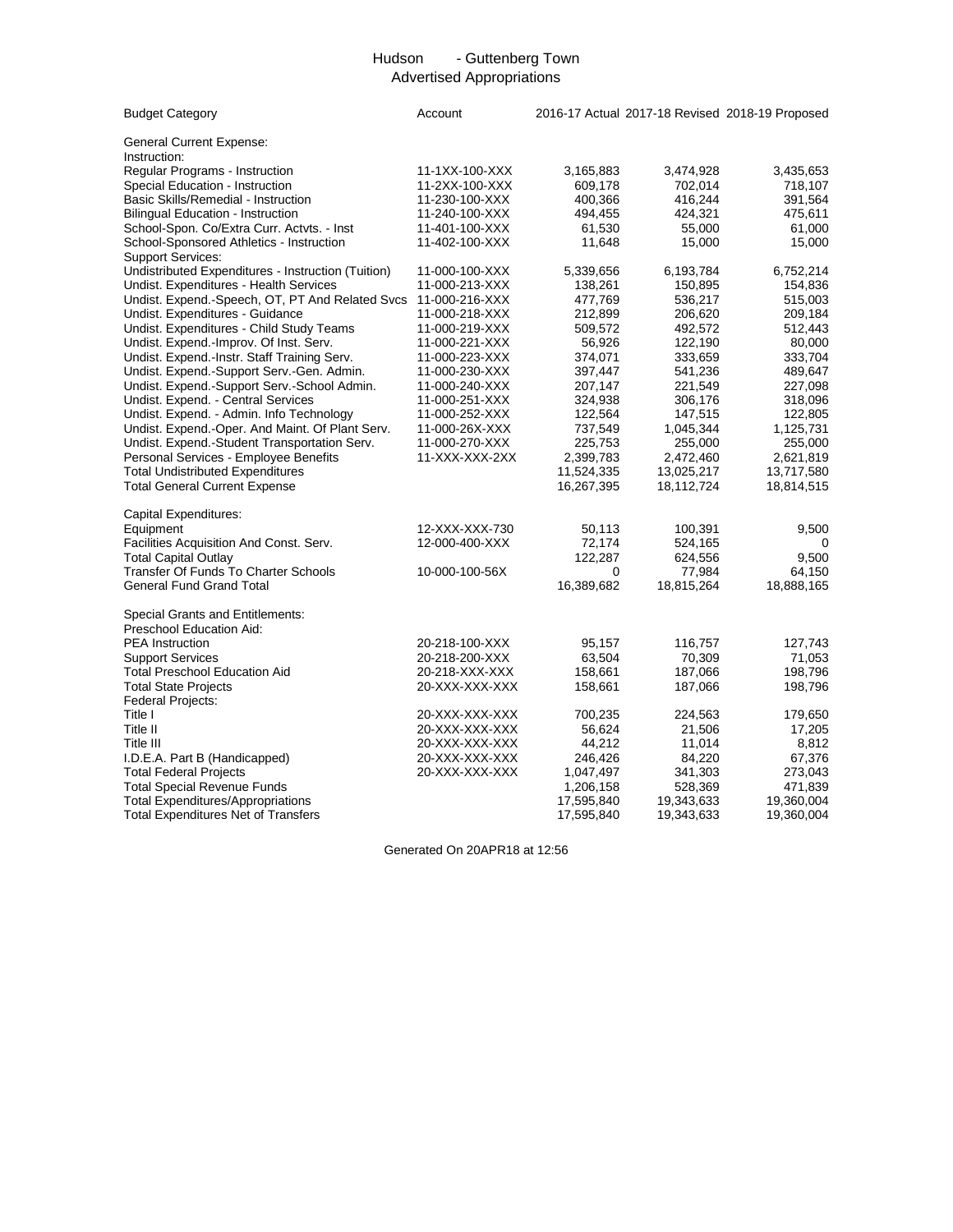# Hudson - Guttenberg Town Advertised Recapitulation of Balances

|                                                                    | Audited<br><b>Balance</b><br>06-30-2016 | Audited<br>Balance<br>06-30-2017 | Estimated<br>Balance<br>06-30-2018 06-30-2019 | Estimated<br><b>Balance</b> |
|--------------------------------------------------------------------|-----------------------------------------|----------------------------------|-----------------------------------------------|-----------------------------|
| <b>Budget Category</b>                                             |                                         |                                  |                                               |                             |
| Unrestricted:                                                      |                                         |                                  |                                               |                             |
| --General Operating Budget                                         | 361.743                                 | 404.299                          | 397.800                                       | 376.218                     |
| --Repayment of Debt                                                |                                         |                                  |                                               | $\Omega$                    |
| Restricted for Specific Purposes - General Operating Budget:       |                                         |                                  |                                               |                             |
| --Capital Reserve                                                  |                                         |                                  |                                               |                             |
| --Adult Education Programs                                         |                                         |                                  |                                               |                             |
| --Maintenance Reserve                                              |                                         |                                  |                                               |                             |
| --Legal Reserve                                                    | 3.438.045                               | 3.347.120                        | 1.450.493                                     | 0                           |
| --Tuition Reserve                                                  |                                         |                                  |                                               |                             |
| --Current Expense Emergency Reserve                                |                                         |                                  |                                               |                             |
| --Impact Aid Reserve for General Expenses (Sections 8002 and 8003) |                                         |                                  |                                               | 0                           |
| --Impact Aid Reserve for Capital Expenses (Sections 8007 and 8008) | 0                                       | 0                                |                                               | 0                           |
| Repayment of Debt:                                                 |                                         |                                  |                                               |                             |
| --Restricted for Repayment of Debt                                 |                                         | 0                                | ი                                             | 0                           |